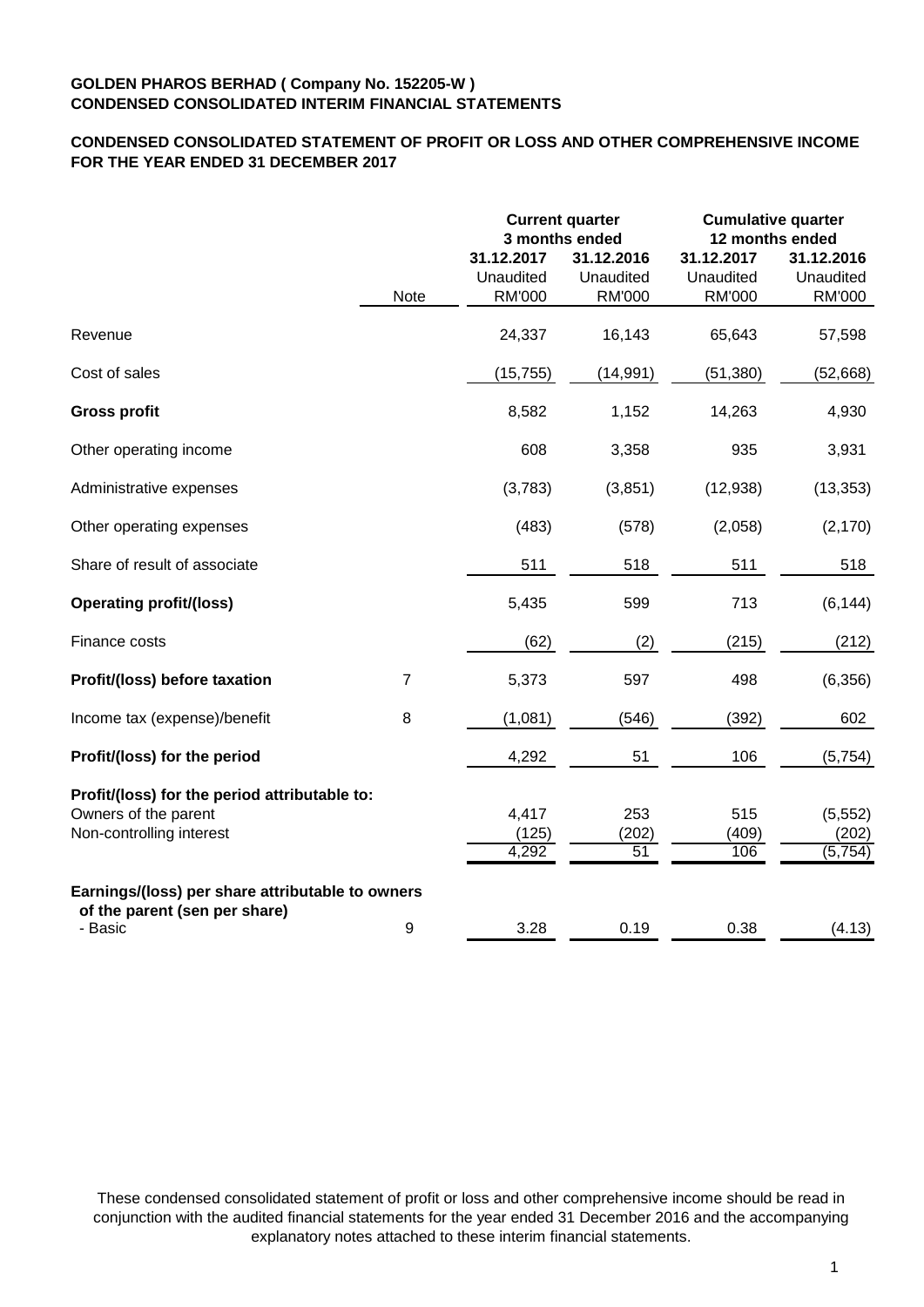# **CONDENSED CONSOLIDATED STATEMENT OF PROFIT OR LOSS AND OTHER COMPREHENSIVE INCOME FOR THE YEAR ENDED 31 DECEMBER 2017 (CONTINUED)**

|                                                                                                                                        |             | <b>Current quarter</b><br>3 months ended |                                          | <b>Cumulative quarter</b><br>12 months ended |                                          |
|----------------------------------------------------------------------------------------------------------------------------------------|-------------|------------------------------------------|------------------------------------------|----------------------------------------------|------------------------------------------|
|                                                                                                                                        | <b>Note</b> | 31.12.2017<br>Unaudited<br><b>RM'000</b> | 31.12.2016<br>Unaudited<br><b>RM'000</b> | 31.12.2017<br>Unaudited<br><b>RM'000</b>     | 31.12.2016<br>Unaudited<br><b>RM'000</b> |
| Profit/(loss) for the period                                                                                                           |             | 4,292                                    | 51                                       | 106                                          | (5, 754)                                 |
| Other comprehensive income                                                                                                             |             |                                          |                                          |                                              |                                          |
| Other comprehensive income to be reclassified<br>to profit or loss in subsequent periods:                                              |             |                                          |                                          |                                              |                                          |
| Net loss on available-for-sale ("AFS")<br>financial assets :<br>Loss on fair value changes<br>Transfer to profit or loss upon disposal |             | (140)                                    | 233<br>(2,678)                           | (570)                                        | (48)<br>(2,678)                          |
| Other comprehensive loss for the<br>period, net of tax                                                                                 |             | (140)                                    | (2, 445)                                 | (570)                                        | (2,726)                                  |
| Total comprehensive income/(loss) for the period,<br>net of tax                                                                        |             | 4,152                                    | (2, 394)                                 | (464)                                        | (8,480)                                  |
| Total comprehensive income/(loss) for the period,<br>net of tax attributable to:                                                       |             |                                          |                                          |                                              |                                          |
| Owners of the parent<br>Non-controlling interest                                                                                       |             | 4,277<br>(125)<br>4,152                  | (2, 192)<br>(202)<br>(2, 394)            | (55)<br>(409)<br>(464)                       | (8,278)<br>(202)<br>(8,480)              |

These condensed consolidated statement of profit or loss and other comprehensive income should be read in conjunction with the audited financial statements for the year ended 31 December 2016 and the accompanying explanatory notes attached to these interim financial statements.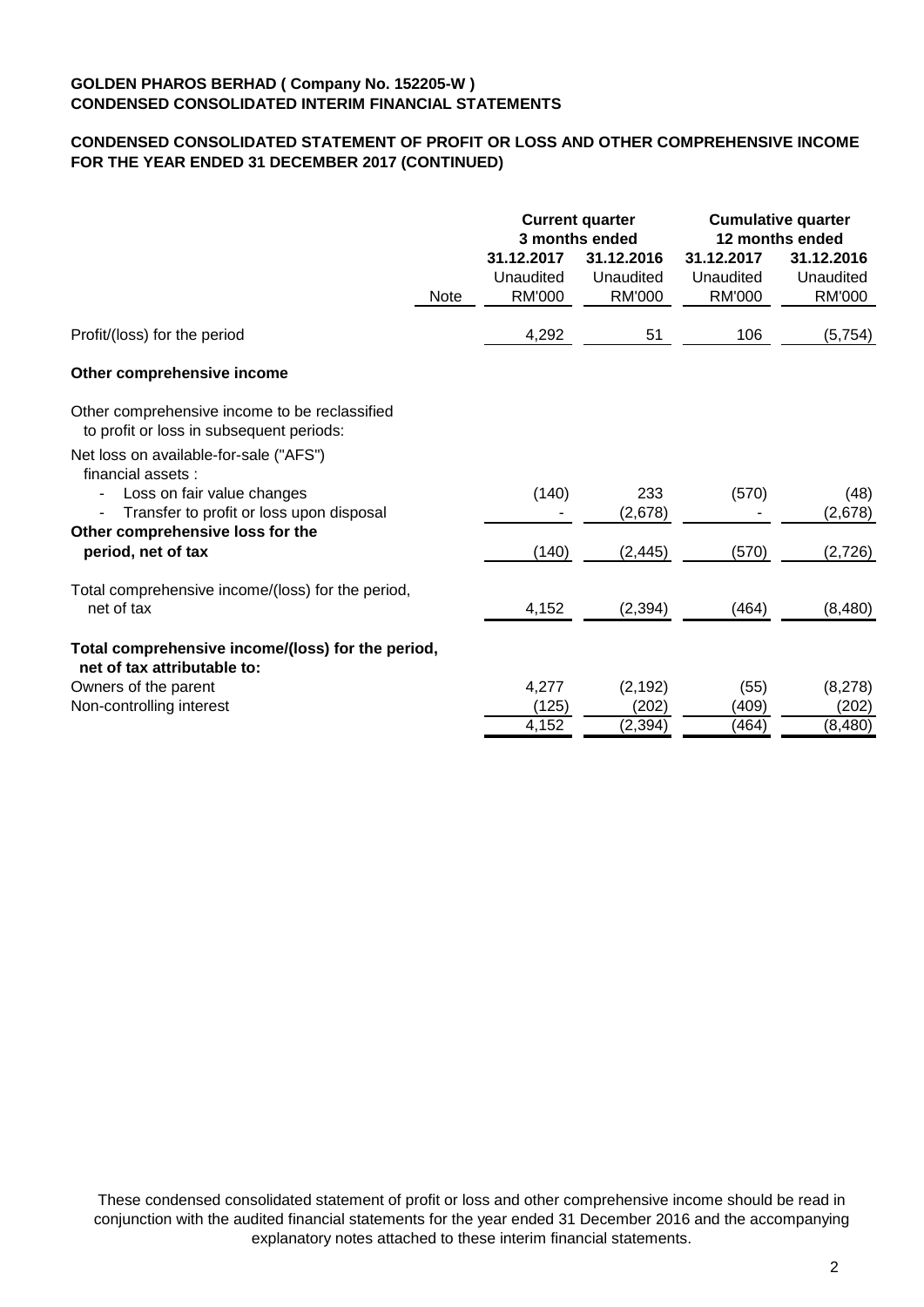# **CONDENSED CONSOLIDATED STATEMENT OF FINANCIAL POSITION AS AT 31 DECEMBER 2017**

|                                              |      | 31.12.2017    | 31.12.2016 |
|----------------------------------------------|------|---------------|------------|
|                                              |      | Unaudited     | Audited    |
|                                              | Note | <b>RM'000</b> | RM'000     |
| <b>Assets</b>                                |      |               |            |
| <b>Non-current assets</b>                    |      |               |            |
| Property, plant and equipment                | 10   | 51,859        | 53,432     |
| Investment properties                        |      | 12,396        | 12,266     |
| Goodwill                                     | 11   |               |            |
| Investment in associates                     |      | 2,198         | 1,687      |
| Deferred tax assets                          |      | 869           | 534        |
| Investment securities                        | 12   | 2,434         | 2,946      |
|                                              |      | 69,756        | 70,865     |
| <b>Current assets</b>                        |      |               |            |
| Inventories                                  |      | 7,565         | 7,214      |
| Trade and other receivables                  |      | 19,951        | 18,863     |
| Tax recoverable                              |      | 2,041         | 3,594      |
| Cash and bank balances                       | 13   | 11,413        | 11,654     |
|                                              |      | 40,970        | 41,325     |
| <b>Total assets</b>                          |      | 110,726       | 112,190    |
| <b>Equity and liabilities</b>                |      |               |            |
| <b>Equity</b>                                |      |               |            |
| Share capital                                | 14   | 67,273        | 67,273     |
| Share premium                                | 14   | 625           | 625        |
| Retained earnings                            |      | 27,018        | 26,503     |
| Other reserves                               |      | (20, 521)     | (19, 951)  |
| Equity attributable to owners of the parents |      | 74,395        | 74,450     |
| Non-controlling interest                     |      | 29            | 438        |
| <b>Total equity</b>                          |      | 74,424        | 74,888     |
| <b>Non-current liabilities</b>               |      |               |            |
| Retirement benefit obligations               |      | 9,226         | 8,927      |
| Deferred tax liabilities                     |      |               | 172        |
| <b>Borrowings</b>                            | 15   | 831           | 750        |
|                                              |      | 10,057        | 9,849      |
| <b>Current liabilities</b>                   |      |               |            |
| Retirement benefit obligations               |      | 80            | 3          |
| Borrowings                                   | 15   | 827           | 708        |
| Trade and other payables                     |      | 25,338        | 26,742     |
|                                              |      | 26,245        | 27,453     |
| <b>Total liabilities</b>                     |      | 36,302        | 37,302     |
| <b>Total equity and liabilities</b>          |      | 110,726       | 112,190    |
|                                              |      |               |            |
| Net assets per share attributable to         |      |               |            |
| owners of the parent ("RM")                  |      | 0.55          | 0.55       |

These condensed consolidated statement of financial position should be read in conjunction with the audited financial statements for the year ended 31 December 2016 and the accompanying explanatory notes attached to these interim financial statements.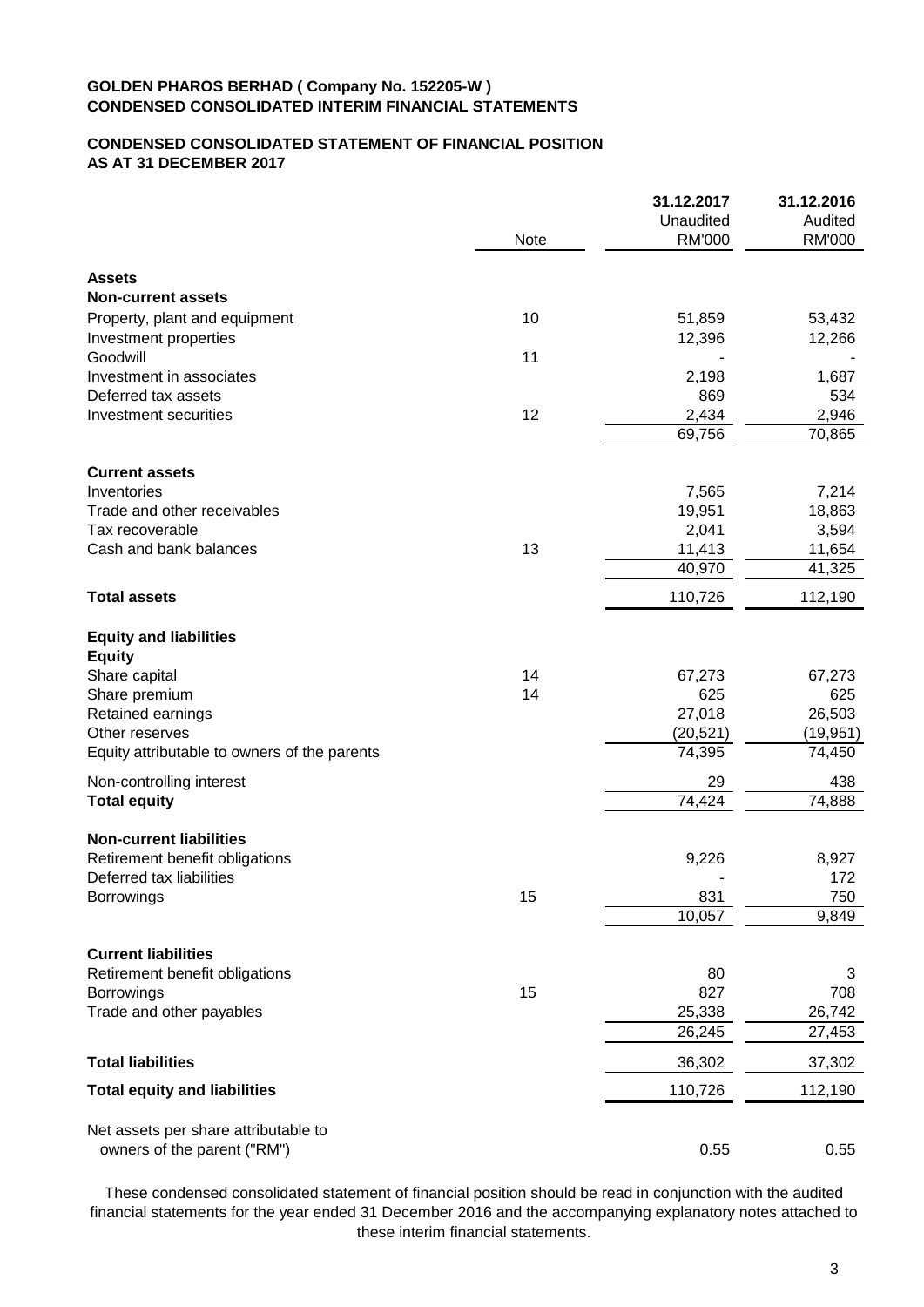#### **CONDENSED CONSOLIDATED STATEMENT OF CHANGES IN EQUITY FOR THE YEAR ENDED 31 DECEMBER 2017**

|                                                                                                                                                     |                                         | Attributable to owners of the parent     |                                          |                                                       |                                              |                                                             |                                                                                      |                                                              |                                                  |
|-----------------------------------------------------------------------------------------------------------------------------------------------------|-----------------------------------------|------------------------------------------|------------------------------------------|-------------------------------------------------------|----------------------------------------------|-------------------------------------------------------------|--------------------------------------------------------------------------------------|--------------------------------------------------------------|--------------------------------------------------|
|                                                                                                                                                     |                                         | Non-distributable                        |                                          | <b>Distributable</b>                                  |                                              |                                                             | Non-distributable                                                                    |                                                              |                                                  |
|                                                                                                                                                     | Equity,<br>total<br><b>RM'000</b>       | <b>Share</b><br>capital<br><b>RM'000</b> | <b>Share</b><br>premium<br><b>RM'000</b> | <b>Total</b><br>retained<br>earnings<br><b>RM'000</b> | Other<br>reserves.<br>total<br><b>RM'000</b> | <b>Fair value</b><br>adjustment<br>reserve<br><b>RM'000</b> | <b>Equity</b><br>contribution<br>from a<br>corporate<br>shareholder<br><b>RM'000</b> | <b>Reserve</b><br>arising<br>from<br>merger<br><b>RM'000</b> | Non-<br>controlling<br>interest<br><b>RM'000</b> |
| Opening balance at 1 January 2017<br>Profit for the period<br>Other comprehensive income                                                            | 74,888<br>106                           | 67,273                                   | 625                                      | 26,503<br>515                                         | (19, 951)                                    | 1,505                                                       | 1,262                                                                                | (22, 718)                                                    | 438<br>(409)                                     |
| - Fair value adjustment reserve<br>Total comprehensive loss                                                                                         | (570)<br>(464)                          | $\blacksquare$                           | $\blacksquare$                           | 515                                                   | (570)<br>(570)                               | (570)<br>(570)                                              | $\overline{\phantom{a}}$                                                             |                                                              | (409)                                            |
| Closing balance at 31 December 2017                                                                                                                 | 74,424                                  | 67,273                                   | 625                                      | 27,018                                                | (20, 521)                                    | 935                                                         | 1,262                                                                                | (22, 718)                                                    | $\overline{29}$                                  |
| Opening balance at 1 January 2016<br>Loss for the period<br>Other comprehensive loss<br>- Fair value adjustment reserve<br>Total comprehensive loss | 82,728<br>(5,754)<br>(2,726)<br>(8,480) | 67,273<br>$\blacksquare$                 | 625<br>$\blacksquare$                    | 32,055<br>(5, 552)<br>(5, 552)                        | (17, 225)<br>(2,726)<br>(2, 726)             | 4,231<br>(2,726)<br>(2,726)                                 | 1,262<br>$\blacksquare$                                                              | (22, 718)                                                    | (202)<br>(202)                                   |
| <b>Transactions with owners</b><br>Shares issued for acquisition of a<br>subsidiary<br>Closing balance at 31 December 2016                          | 640<br>74,888                           | 67,273                                   | 625                                      | 26,503                                                | (19, 951)                                    | 1,505                                                       | 1,262                                                                                | (22, 718)                                                    | 640<br>438                                       |

These condensed consolidated statement of changes in equity should be read in conjunction with the audited financial statements for the year ended 31 December 2016 and the accompanying explanatory notes attached to these interim financial statements.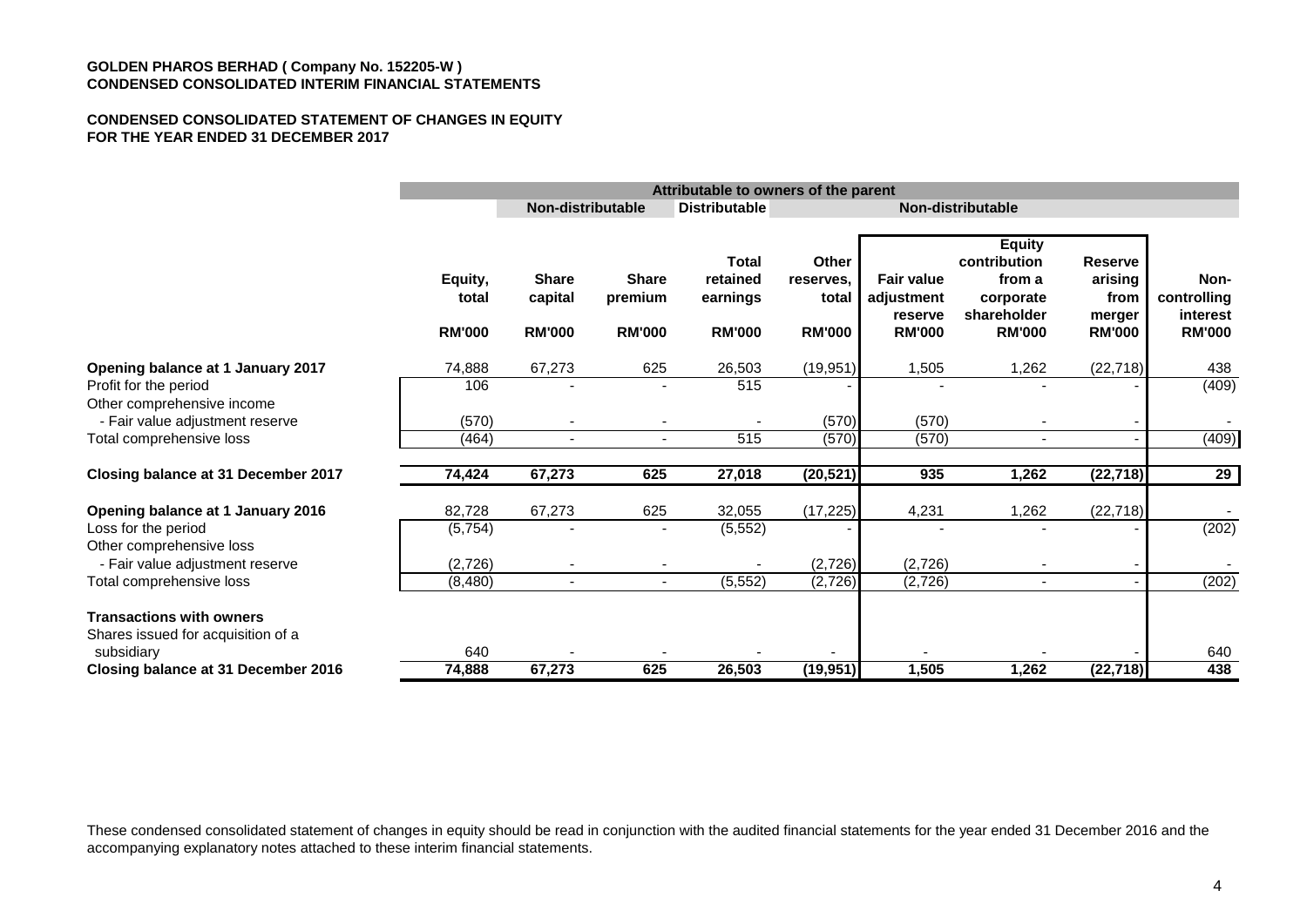## **CONDENSED CONSOLIDATED STATEMENT OF CASH FLOWS FOR THE YEAR ENDED 31 DECEMBER 2017**

|                                                         |                | 12 months ended |               |
|---------------------------------------------------------|----------------|-----------------|---------------|
|                                                         |                | 31.12.2017      | 31.12.2016    |
|                                                         |                | Unaudited       | Unaudited     |
|                                                         | <b>Note</b>    | <b>RM'000</b>   | <b>RM'000</b> |
| <b>Operating activities</b>                             |                |                 |               |
| Loss before tax                                         |                | 498             | (6, 356)      |
| Adjustments for:                                        |                |                 |               |
| Interest income                                         | 7              | (165)           | (292)         |
| Dividend income                                         | 7              | (133)           | (271)         |
| Interest expenses                                       | 7              | 215             | 212           |
| Gain on disposal of property, plant and equipment       | 7              | (26)            | (79)          |
| Gain on disposal of investment securities               | 7              |                 | (2,789)       |
| Depreciation of property, plant and equipment           | 7              | 3,490           | 4,150         |
| Depreciation of investment properties                   | 7              | 233             | 225           |
| Property, plant and equipment written off               | 7              | 1               |               |
| Inventories written off                                 | 7              | 1               | 68            |
| Impairment losses on investment securities              | 7              |                 | 261           |
| Impairment losses on trade and other receivables        | 7              | 8               | 300           |
| Reversal of allowance for impairment of trade and       |                |                 |               |
| other receivables                                       | 7              | (192)           | (19)          |
| Net unrealised foreign exchange gain                    | 7              | (84)            | (24)          |
| Share of results of an associate                        | 7              | (511)           | (518)         |
| Provision for retirement benefits                       | 7              | 993             | 906           |
| Provision for short-term accumulating                   |                |                 |               |
| compensated absences                                    | $\overline{7}$ | 91              | 96            |
| Total adjustments                                       |                | 3,921           | 2,226         |
| Operating cash flows before changes in working capital  |                | 4,419           | (4, 130)      |
| Changes in working capital                              |                |                 |               |
| (Increase)/decrease in inventory                        |                | (352)           | 540           |
| Increase in trade and other receivables                 |                | (1, 115)        | (1,278)       |
| Decrease in trade and other payables                    |                | (1, 180)        | (2, 417)      |
| Total changes in working capital                        |                | (2,647)         | (3, 155)      |
| Interest paid                                           |                | (216)           | (169)         |
| Income taxes refund                                     |                | 657             | 271           |
| Retirement benefits paid                                |                | (617)           | (521)         |
| Total changes in working capital                        |                | (176)           | (419)         |
| Net cash flows from/(used in) operating activities      |                | 1,596           | (7, 704)      |
|                                                         |                |                 |               |
| <b>Investing activities</b>                             |                |                 |               |
| Purchase of property, plant and equipment               | 10             | (1, 872)        | (2,571)       |
| Proceeds from disposal of property, plant and equipment |                | 294             | 188           |
| Proceeds from disposal of investment securities         |                |                 | 3,559         |
| Placement of deposit with licensed bank                 |                | (5)             | (20)          |
| Withdrawal of deposit with licensed bank                |                | 1,000           | 5,000         |
| Additional investment in investment securities          |                | (57)            |               |
| Net cash outflow on acquisition of a subsidiary         |                |                 | (960)         |
| Dividend received                                       |                | 133             | 239           |
| Interest received                                       |                | 165             | 292           |
| Net cash flows (used in)/from investing activities      |                | (342)           | 5,727         |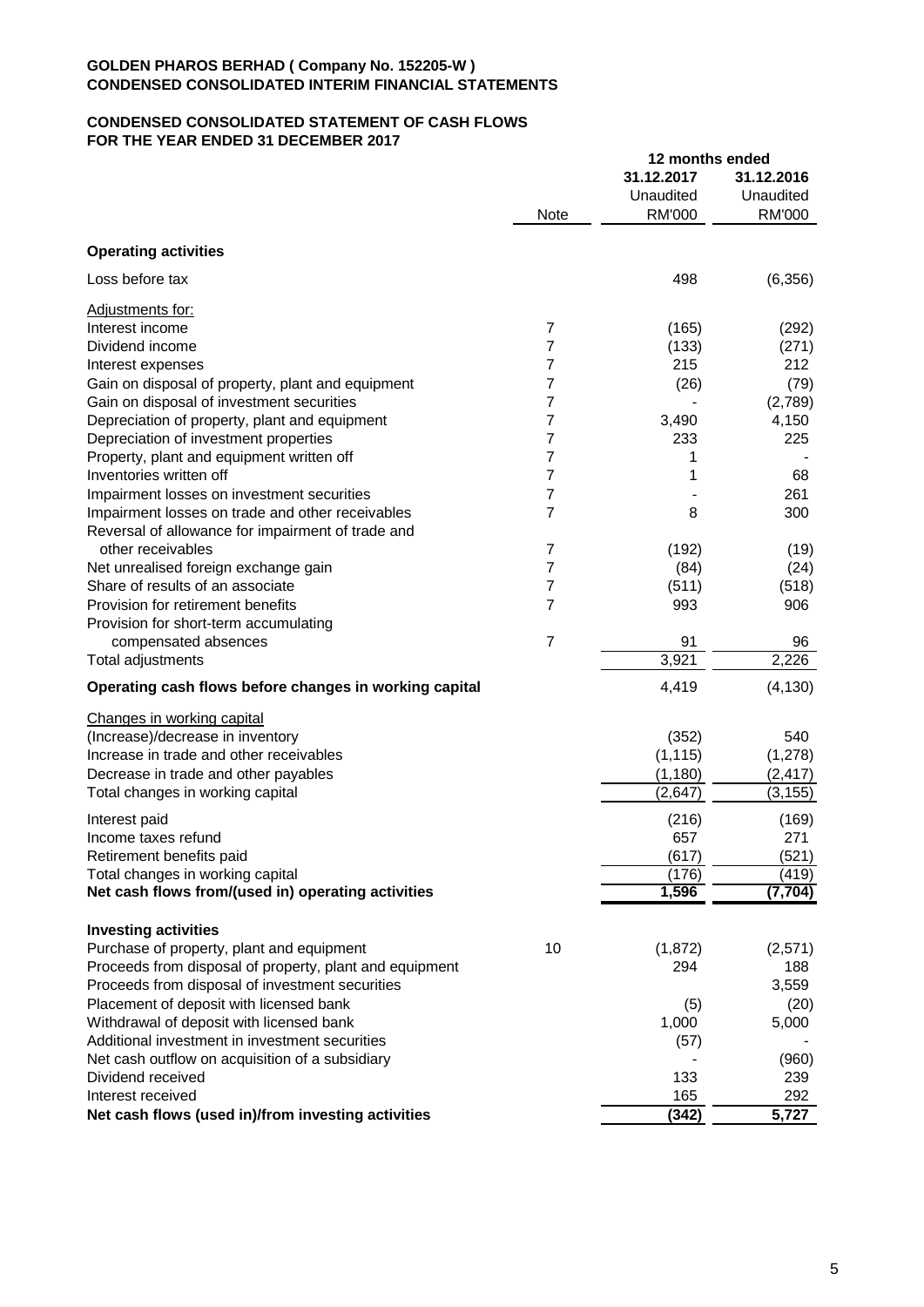## **CONDENSED CONSOLIDATED STATEMENT OF CASH FLOWS FOR THE YEAR ENDED 31 DECEMBER 2017 (continued)**

|                                                      |             | 12 months ended |            |  |
|------------------------------------------------------|-------------|-----------------|------------|--|
|                                                      |             | 31.12.2017      | 31.12.2016 |  |
|                                                      |             | Unaudited       | Unaudited  |  |
|                                                      | <b>Note</b> | RM'000          | RM'000     |  |
| <b>Financing activities</b>                          |             |                 |            |  |
| Proceeds from issuance of ordinary shares            |             |                 | 1,600      |  |
| Drawdown from borrowings                             |             | 883             | 1,193      |  |
| Repayment of borrowings                              |             | (1, 384)        | (2,685)    |  |
| Net cash flows (used in)/from financing activities   |             | (501)           | 108        |  |
| Net increase/(decrease) in cash and cash equivalents |             | 753             | (1,869)    |  |
| Cash and cash equivalents at 1 January               |             | 9,608           | 11,477     |  |
| Cash and cash equivalents at 31 December             |             | 10,361          | 9,608      |  |

These condensed consolidated statement of cash flows should be read in conjunction with the audited financial statements for the year ended 31 December 2016 and the accompanying explanatory notes attached to these interim financial statements.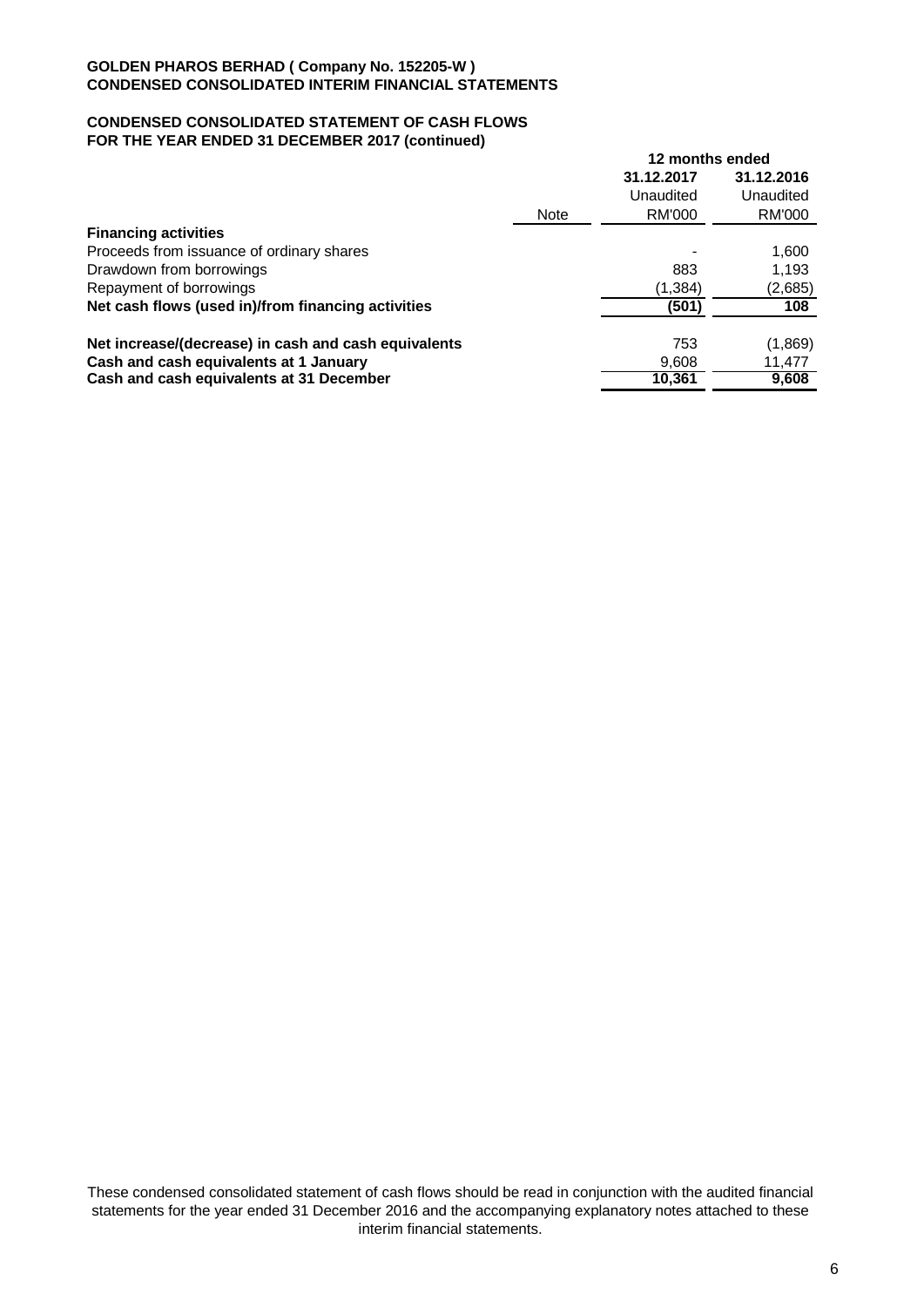## **1. Corporate information**

Golden Pharos Berhad is a public limited liability company incorporated and domiciled in Malaysia, and is listed on Bursa Malaysia Securities Berhad.

# **2. Basis of preparation**

The condensed financial statements are unaudited and have been prepared in accordance with IAS 34, MFRS 134, *Interim Financial Reporting* and paragraph 9.22 of Bursa Malaysia Securities Berhad's Main Market Listing Requirements. They should also be read in conjunction with the financial statements of the Group for the year ended 31 December 2016 and the accompanying notes attached to the unaudited condensed consolidated financial statements.

# **3. Significant accounting policies**

The significant accounting policies adopted are consistent with those of the audited financial statements for the year ended 31 December 2016, except for the adoption of the following new and revised MFRS, and Amendments (collectively referred to as "pronouncements") which are applicable to its financial statements and are relevant to its operations:-

## (i) (i) Adoption of standards

**Effective for annual periods beginning on or after 1 January 2017** MFRS 107 Disclosures Initiatives (Amendments to MFRS 107) MFRS 112 Recognition of Deferred Tax for Unrealised Losses (Amendments to MFRS 112)

**Effective for annual periods beginning on or after 1 January 2018** MFRS 2 Classification and Measurement of Share-based Payment Transactions (Amendments to MFRS 2) MFRS 15 Revenue from Contracts with Customers MFRS 9 Financial Instruments

**Effective for annual periods beginning on or after 1 July 2019** MFRS 16 Leases

The adoption of the above pronouncements does not have significant financial impact to the Group's consolidated financial statements of the current quarter.

# **4. Changes in estimates**

There were no significant changes in estimates that have had a material effect in the current interim results.

## **5. Seasonality of operations**

During the quarter under review, the Group's principal business operations were adversely affected by the seasonal and cyclical factors such as rainy season.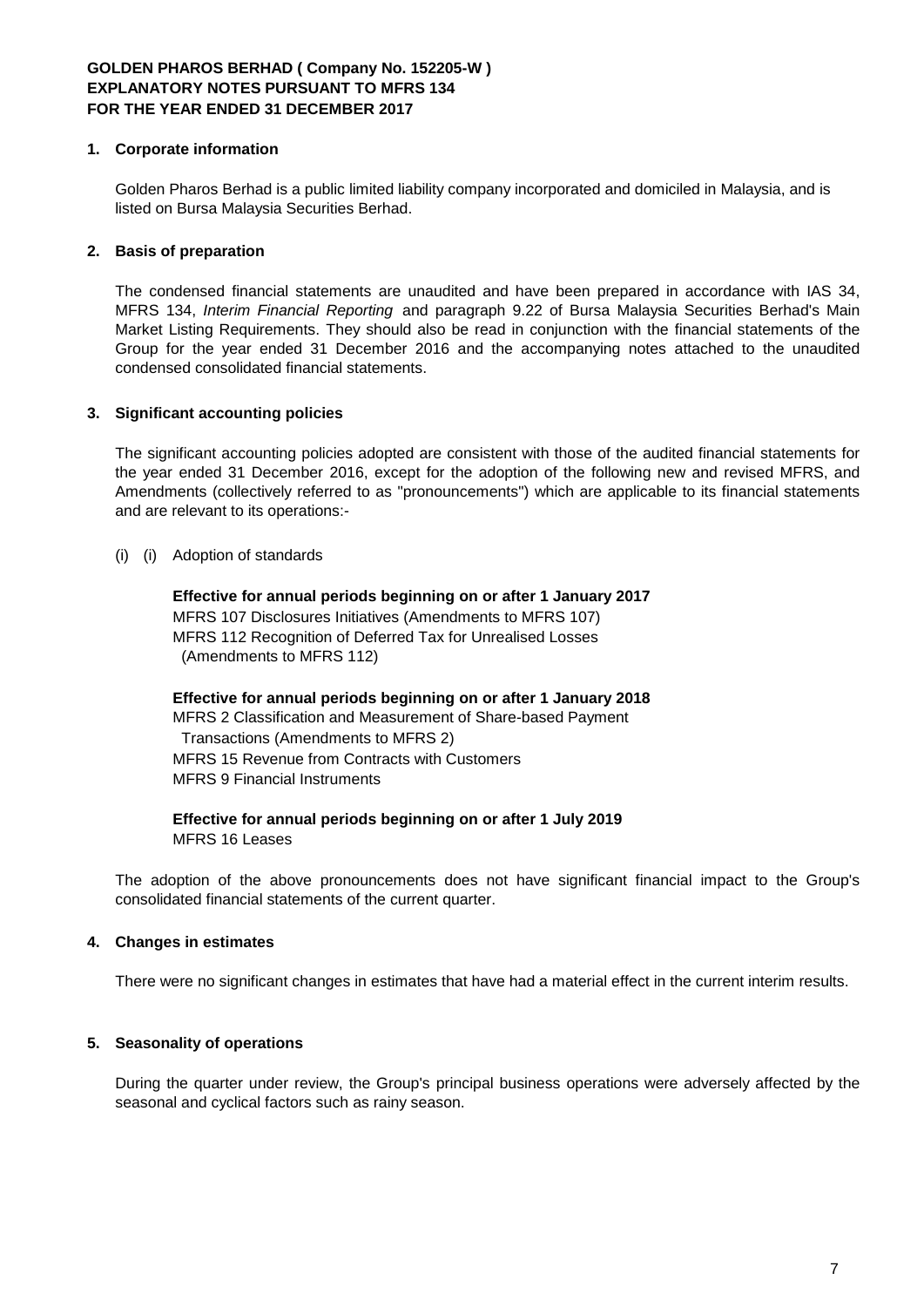## **6. Segment information**

The Group is organised into business units based on their products and services, and has three operating segments as follows:

- (i) Harvesting, sawmilling and kiln drying of timber.
- (ii) Manufacturing manufacturing and trading of glass.
- (iii) Others include investment holding, rental of properties, marketing and trading of woodchips, none of which are of a sufficient size to be reported separately.

There has been no material change in total assets and no differences in the basis of segmentation or in the basis of measurement of segment profit or loss as compared to the last annual financial statements.

|                                                        | Harvesting,<br>sawmilling and                                 |                                       |                                |                                      |
|--------------------------------------------------------|---------------------------------------------------------------|---------------------------------------|--------------------------------|--------------------------------------|
|                                                        | kiln drying<br><b>RM'000</b>                                  | <b>Manufacturing</b><br><b>RM'000</b> | <b>Others</b><br><b>RM'000</b> | <b>Consolidated</b><br><b>RM'000</b> |
| <b>Results for 3 months ended</b><br>31 December 2017  |                                                               |                                       |                                |                                      |
| Operating revenue                                      | 17,311                                                        | 6,666                                 | 360                            | 24,337                               |
| Other operating income                                 | 495                                                           | 110                                   | 3                              | 608                                  |
| Expenses                                               | (12, 130)                                                     | (6, 531)                              | (1, 422)                       | (20, 083)                            |
| Share of result of associate                           | 511                                                           |                                       |                                | 511                                  |
| Profit/(loss) before taxation                          | 6,187                                                         | $\overline{245}$                      | (1,059)                        | 5,373                                |
| <b>Results for 3 months ended</b><br>31 December 2016  |                                                               |                                       |                                |                                      |
| Operating revenue                                      | 7,821                                                         | 8,092                                 | 230                            | 16,143                               |
| Other operating income                                 | 3,215                                                         | 11                                    | 132                            | 3,358                                |
| Expenses                                               | (10, 883)                                                     | (7, 425)                              | (1, 114)                       | (19, 422)                            |
| Share of result of associate                           | 518                                                           |                                       |                                | 518                                  |
| Profit/(loss) before taxation                          | 671                                                           | $\overline{678}$                      | (752)                          | 597                                  |
|                                                        | Harvesting,<br>sawmilling and<br>kiln drying<br><b>RM'000</b> | <b>Manufacturing</b><br><b>RM'000</b> | <b>Others</b><br><b>RM'000</b> | <b>Consolidated</b><br><b>RM'000</b> |
| <b>Results for 12 months ended</b><br>31 December 2017 |                                                               |                                       |                                |                                      |
| Operating revenue                                      | 37,330                                                        | 27,236                                | 1,077                          | 65,643                               |
| Other operating income                                 | 581                                                           | 269                                   | 85                             | 935                                  |
| Expenses                                               | (35, 187)                                                     | (26, 459)                             | (4, 945)                       | (66, 591)                            |
| Share of result of associate                           | 511                                                           |                                       |                                | 511                                  |
| Profit/(loss) before taxation                          | 3,235                                                         | 1,046                                 | (3,783)                        | 498                                  |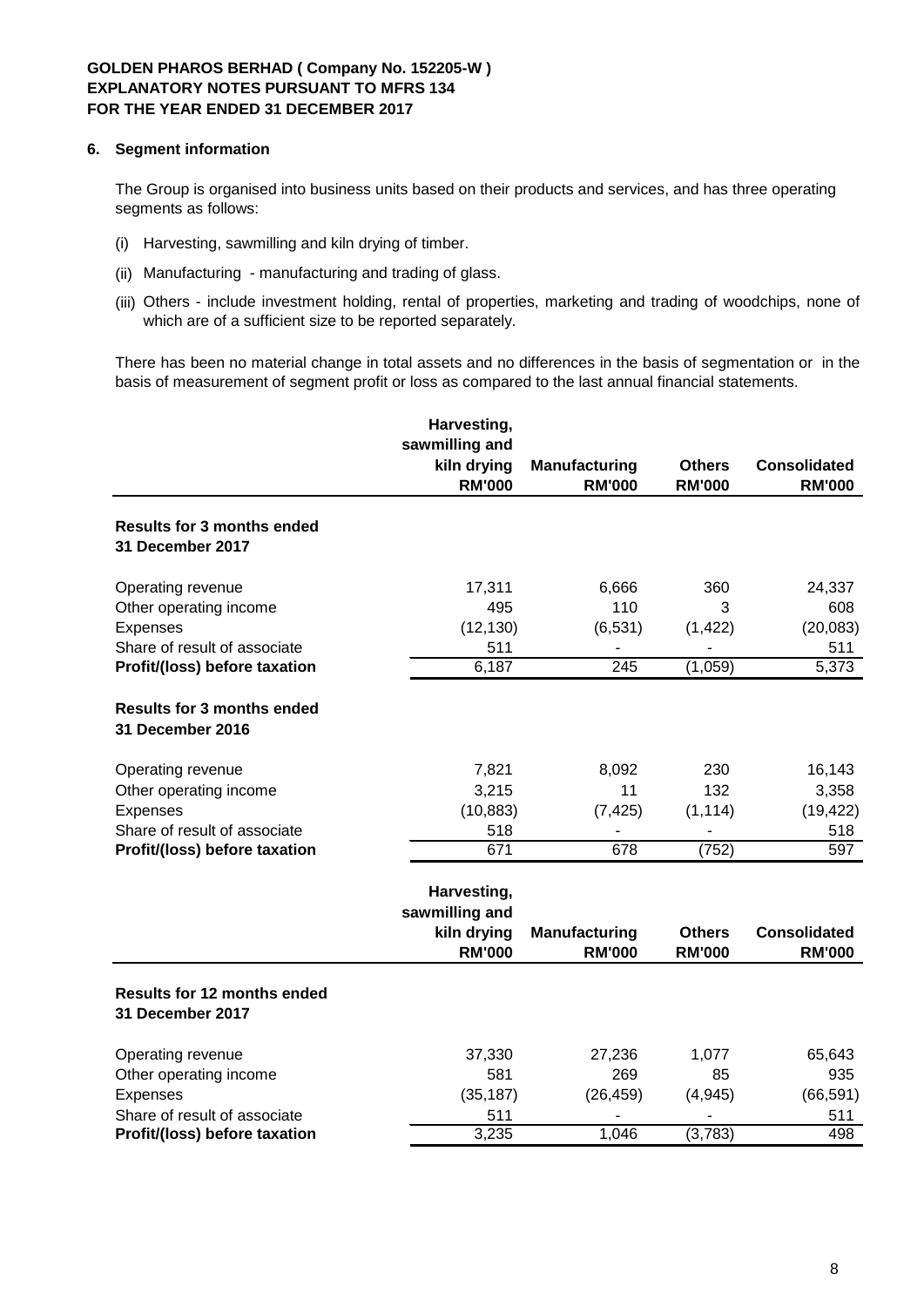# **6. Segment information (continued)**

|                                                        | Harvesting,<br>sawmilling and<br>kiln drying<br><b>RM'000</b> | <b>Manufacturing</b><br><b>RM'000</b> | <b>Others</b><br><b>RM'000</b> | <b>Consolidated</b><br><b>RM'000</b> |
|--------------------------------------------------------|---------------------------------------------------------------|---------------------------------------|--------------------------------|--------------------------------------|
| <b>Results for 12 months ended</b><br>31 December 2016 |                                                               |                                       |                                |                                      |
| Operating revenue                                      | 26,541                                                        | 30,588                                | 469                            | 57,598                               |
| Other operating income                                 | 3,549                                                         | 162                                   | 220                            | 3,931                                |
| <b>Expenses</b>                                        | (34, 565)                                                     | (28, 793)                             | (5,045)                        | (68, 403)                            |
| Share of result of associate                           | 518                                                           |                                       |                                | 518                                  |
| (Loss)/profit before taxation                          | (3,957)                                                       | 1,957                                 | (4, 356)                       | (6, 356)                             |

# **7. Profit/(loss) before taxation**

Included in the profit/(loss) before taxation are the following items:

|                                                | <b>Current quarter</b> |            | <b>Cumulative quarter</b> |                 |  |
|------------------------------------------------|------------------------|------------|---------------------------|-----------------|--|
|                                                | 3 months ended         |            |                           | 12 months ended |  |
|                                                | 31.12.2017             | 31.12.2016 | 31.12.2017                | 31.12.2016      |  |
|                                                | <b>RM'000</b>          | RM'000     | <b>RM'000</b>             | <b>RM'000</b>   |  |
| Interest income                                | (59)                   | (104)      | (165)                     | (292)           |  |
| Dividend income                                | (119)                  | (202)      | (133)                     | (271)           |  |
| Interest expenses                              | 62                     | 2          | 215                       | 212             |  |
| Depreciation of property, plant and            |                        |            |                           |                 |  |
| equipment                                      | 850                    | 1,200      | 3,490                     | 4,150           |  |
| Depreciation of investment properties          | 62                     | 54         | 233                       | 225             |  |
| Loss/(gain) on disposal of property, plant and |                        |            |                           |                 |  |
| equipment                                      | 45                     | (5)        | (26)                      | (79)            |  |
| Gain on disposal of investment securities      |                        | (2,789)    |                           | (2,789)         |  |
| Property, plant and equipment written off      |                        |            |                           |                 |  |
| Inventories written off                        | 1                      | 68         | 1                         | 68              |  |
| Impairment losses on trade and other           |                        |            |                           |                 |  |
| receivables                                    | 8                      | 300        | 8                         | 300             |  |
| Reversal of impairment losses on               |                        |            |                           |                 |  |
| trade and other receivables                    | (192)                  | (19)       | (192)                     | (19)            |  |
| Impairment losses on investment securities     |                        | 261        |                           | 261             |  |
| Net unrealised foreign exchange                |                        |            |                           |                 |  |
| gain                                           | (24)                   | (24)       | (84)                      | (24)            |  |
| Share of results of an associate               | (511)                  | (518)      | (511)                     | (518)           |  |
| Provision for short-term accumulating          |                        |            |                           |                 |  |
| compensated absences                           | 103                    | 103        | 91                        | 96              |  |
| Provision for retirement benefits              | 306                    | 281        | 993                       | 906             |  |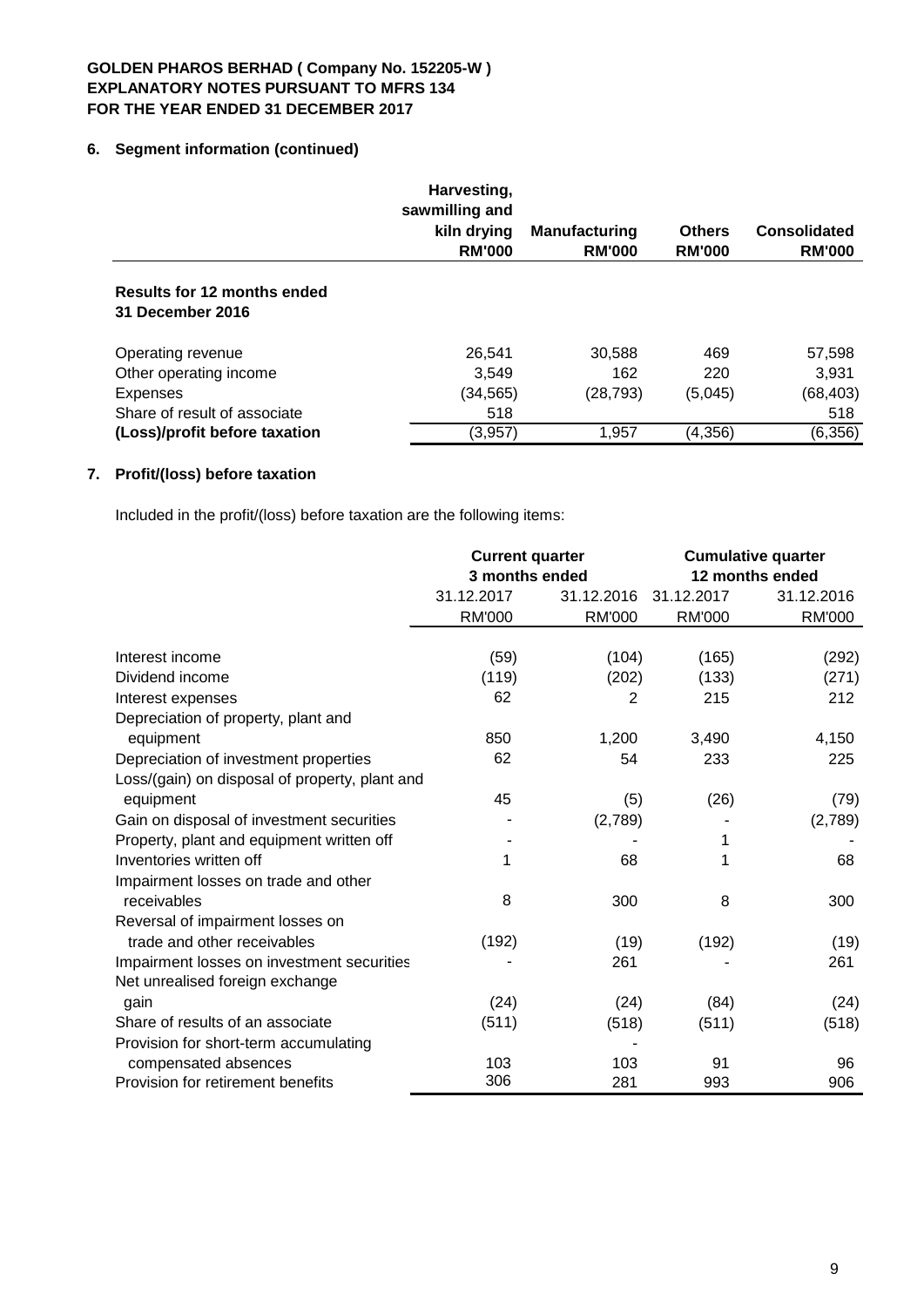# **8. Income tax expense/(benefit)**

|                                           | <b>Current quarter</b><br>3 months ended |        | <b>Cumulative quarter</b><br>12 months ended |            |  |
|-------------------------------------------|------------------------------------------|--------|----------------------------------------------|------------|--|
|                                           | 31.12.2016<br>31.12.2017                 |        | 31.12.2017                                   | 31.12.2016 |  |
|                                           | RM'000                                   | RM'000 | RM'000                                       | RM'000     |  |
| Current income tax                        | 804                                      | 92     | 823                                          | 150        |  |
| Over provision of income tax in           |                                          |        |                                              |            |  |
| respect of previous years                 | (3)                                      | (106)  | (4)                                          | (106)      |  |
| Deferred income tax                       | 664                                      | 423    | 132                                          | (657)      |  |
| (Over)/under provision of deferred tax in |                                          |        |                                              |            |  |
| respect of previous years                 | (384)                                    | 137    | (559)                                        | 11         |  |
|                                           | 1,081                                    | 546    | 392                                          | (602)      |  |
| Effective tax rate                        | 20.1%                                    | 91.5%  | 78.7%                                        | 9.5%       |  |

Income tax expense is recognised in each interim period based on the best estimate of the weighted average annual income tax rate expected for the full financial year. For the current financial period under review, the Group's effective tax rate was higher than statutory tax rate due to certain expenses which were not deductible for tax purposes and due to the fact the taxation is arising out of profit making subsidiaries whereas the group profit before tax is minimal due to heavy losses incurred by certain other subsidiaries and also due to elimination of inter-company transactions. The tax provision was based on estimates made in the beginning of the financial year for tax purposes.

# **9. Earnings/(loss) per share**

Basic earnings/(loss) per share amounts are calculated by dividing profit/(loss) for the period, net of tax, attributable to owners of the parent by the weighted average number of ordinary shares outstanding during the period.

|                                                                                                                                    |         | <b>Current quarter</b><br>3 months ended |                       | <b>Cumulative quarter</b><br>12 months ended |            |  |
|------------------------------------------------------------------------------------------------------------------------------------|---------|------------------------------------------|-----------------------|----------------------------------------------|------------|--|
|                                                                                                                                    |         | 31.12.2017                               | 31.12.2016 31.12.2017 |                                              | 31.12.2016 |  |
| Earnings/(loss) net of tax attributable to<br>owners of the parent used in the<br>computation of earnings<br>(RM'000)<br>per share |         | 4,417                                    | 253                   | 515                                          | (5,552)    |  |
| Weighted average number<br>of ordinary shares in issue                                                                             | (' 000) | 134,547                                  | 134,547               | 134,547                                      | 134,547    |  |
| Basic earnings/(loss) per share                                                                                                    | (sen)   | 3.28                                     | 0.19                  | 0.38                                         | (4.13)     |  |

# **10. Property, plant and equipment**

During the twelve-month period ended 31 December 2017, the Group has acquired property, plant and equipment at a cost of RM1,872,000 (31 December 2016: RM2,571,000). As at 31 December 2017, the total depreciation charged for the property, plant and equipment was RM3,490,000 (31 December 2016: RM4,150,000). Property, plant and equipment with a carrying amount of RM1,000 were written off by the Group during the twelve-month period ended 31 December 2017 (31 December 2016: RMNil). This has been included in other operating expenses in the statement of profit and loss and other comprehensive income.

The Group has also disposed of assets with a carrying amount of RM268,000 during the twelve-months ended 31 December 2017 (31 December 2016 : RM109,000), resulting in a gain on disposal of RM26,000 (31 December 2016: RM79,000), recognised and included in other income in the statement of profit or loss and other comprehensive income.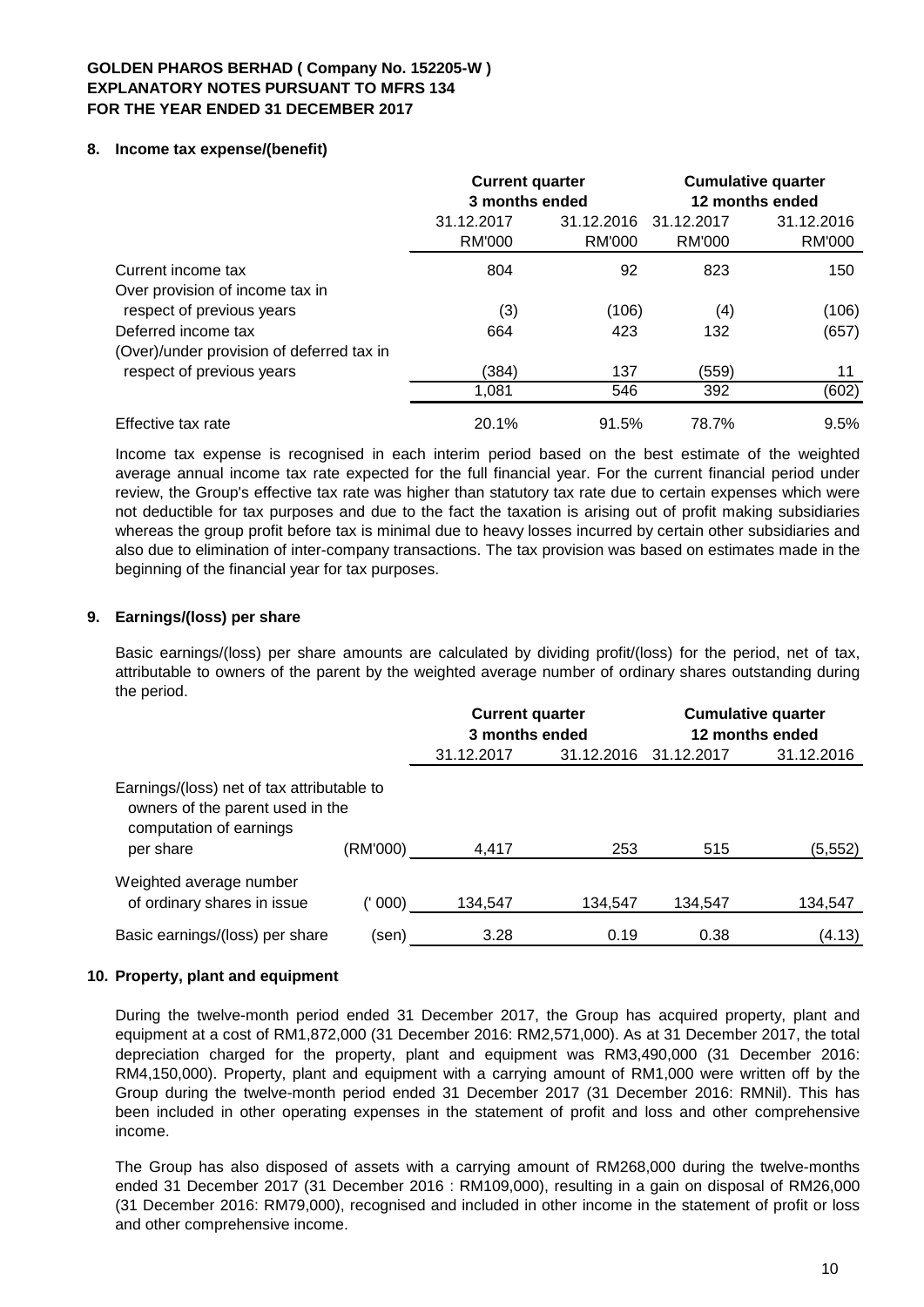# **11. Goodwill**

|                                                                                       | Goodwill<br>RM'000 |
|---------------------------------------------------------------------------------------|--------------------|
| Cost:<br>At 1 January 2016/31 December 2016/31 December 2017                          | 613                |
| <b>Accumulated impairment:</b><br>At 1 January 2016/31 December 2016/31 December 2017 | (613)              |
| Net carrying amount:<br>At 1 January 2016/31 December 2016/31 December 2017           |                    |

# **12. Fair value hierarchy**

The Group uses the following hierarchy for determining the fair value of all financial instruments carried at fair value:

- Level 1 Quoted (unadjusted) market prices in active markets for identical assets or liabilities
- Level 2 Valuation techniques for which the lowest level input that is significant to the fair value measurement is directly or indirectly observable
- Level 3 Valuation techniques for which the lowest level input that is significant to the fair value measurement is unobservable

As at the reporting date, the Group held the following financial assets that are measured at fair value:

|                                                         | <b>Total</b><br>RM'000 | Level 1<br>RM'000 | Level 2<br>RM'000        | Level 3<br>RM'000 |
|---------------------------------------------------------|------------------------|-------------------|--------------------------|-------------------|
| 31 December 2017<br>Available-for-sale financial assets |                        |                   |                          |                   |
|                                                         |                        |                   |                          |                   |
| Equity shares                                           | 2.434                  | 2.434             | $\overline{\phantom{0}}$ |                   |
| 31 December 2016                                        |                        |                   |                          |                   |
| Available-for-sale financial assets                     |                        |                   |                          |                   |
| Equity shares                                           | 2,946                  | 2.946             | $\overline{\phantom{0}}$ |                   |

No transfer between any levels of the fair value hierarchy took place during the current interim period and the comparative period. There were also no changes in the purpose of any financial assets that subsequently resulted in a different classification of that assets.

The Group does not hold credit enhancements or collateral to mitigate credit risk. The carrying amount of financial assets therefore represents the potential credit risk.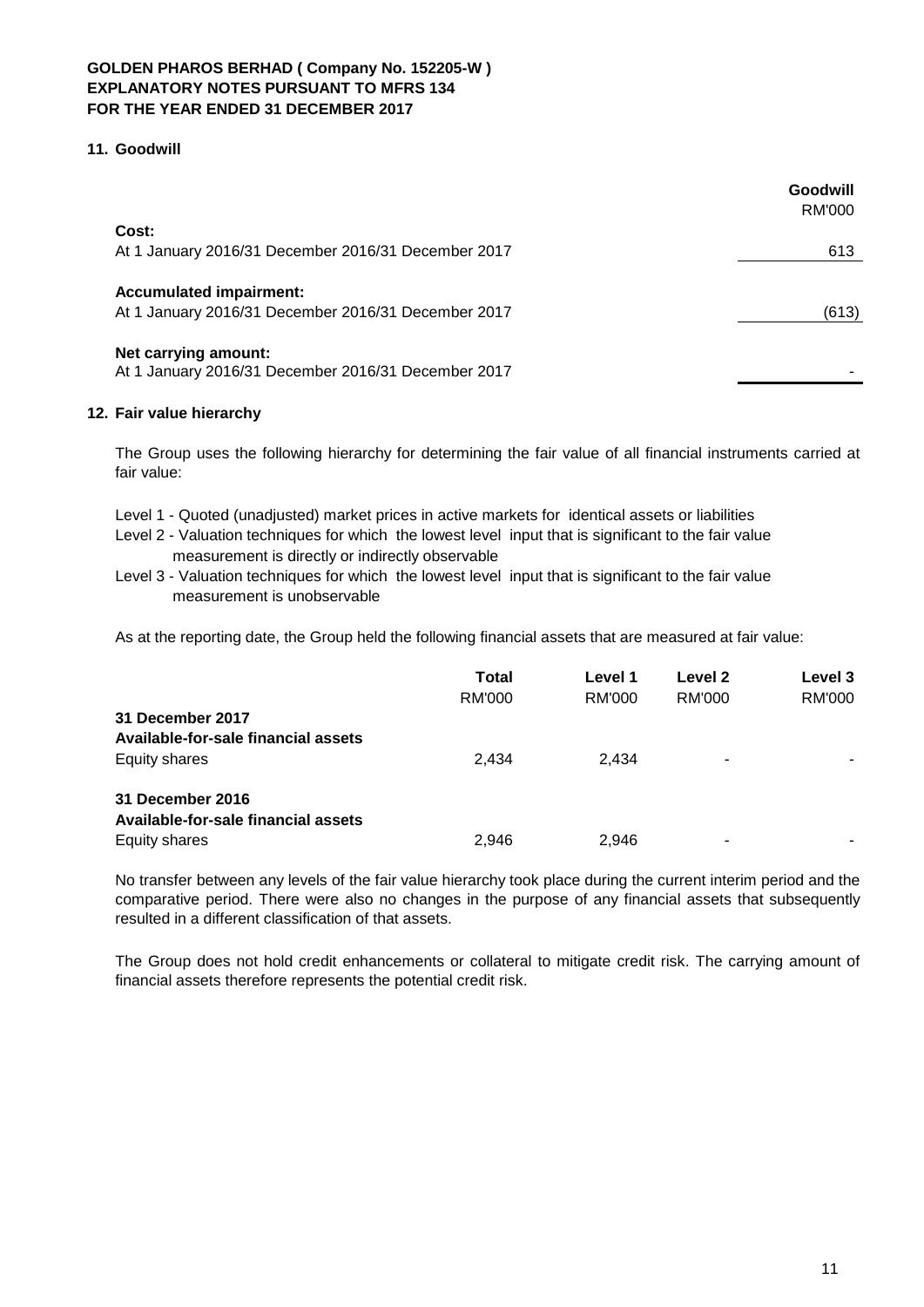### **13. Cash and bank balances**

Cash and bank balances comprised the following amounts:

|                                 | 31.12.2017 | 31.12.2016    |
|---------------------------------|------------|---------------|
|                                 | RM'000     | <b>RM'000</b> |
| Cash at banks and in hand       | 9,616      | 9,183         |
| Deposits in licensed banks      | 1.797      | 2,471         |
|                                 | 11.413     | 11,654        |
| Less:                           |            |               |
| Deposits in licensed banks      | (1,052)    | (2,046)       |
| Total cash and cash equivalents | 10.361     | 9,608         |

# **14. Share capital and share premium**

There were no issuances, cancellation, repurchases, resale and repayments of debts and equity securities for the financial period ended 31 December 2017.

## **15. Borrowings**

|                  | 31.12.2017<br><b>RM'000</b> | 31.12.2016<br>RM'000 |
|------------------|-----------------------------|----------------------|
| <b>Current</b>   |                             |                      |
| Secured          | 827                         | 708                  |
| Non-current      |                             |                      |
| Secured          | 831                         | 750                  |
| Total borrowings | 1,658                       | 1,458                |

# **16. Dividend**

There was no dividend declared by the Company during the financial period ended 31 December 2017 (31 December 2016: RMNil).

# **17. Commitments**

|                                  | 31.12.2017<br>RM'000 | 31.12.2016<br>RM'000 |
|----------------------------------|----------------------|----------------------|
| <b>Capital expenditure</b>       |                      |                      |
| Approved and contracted for:     |                      |                      |
| Plant and machinery              | 1,547                |                      |
| Motor vehicles                   | 690                  |                      |
| Approved but not contracted for: |                      |                      |
| Plant and machinery              | 1,842                | 3,389                |
| Motor vehicles                   |                      | 690                  |
|                                  | 4,079                | 4,079                |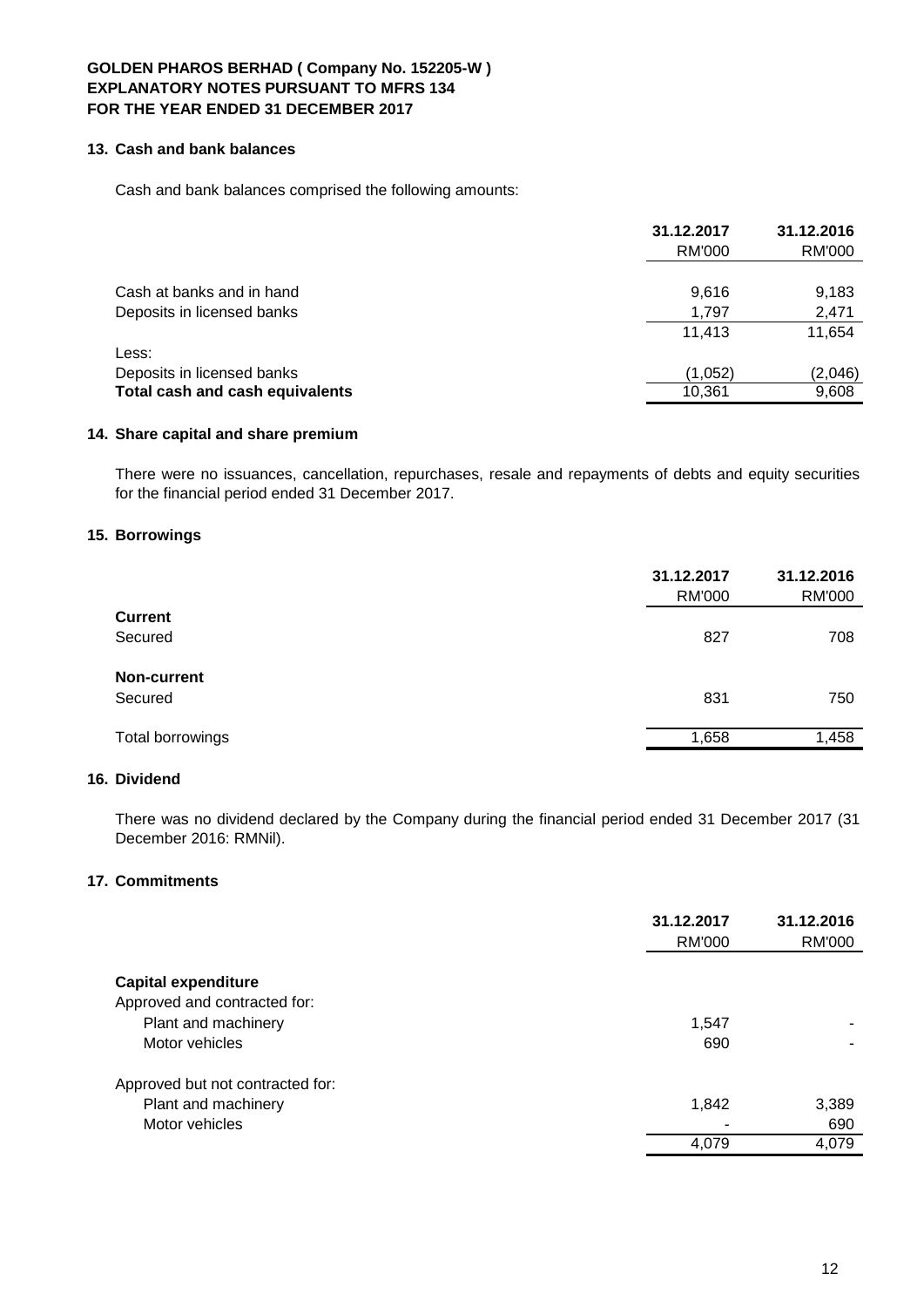### **18. Related party transactions**

The following table provides information on the transactions which have been entered into with related parties during the twelve-month periods ended 31 December 2017 and 31 December 2016 as well as the balances with the related parties as at 31 December 2017 and 31 December 2016:

|                                                     |            | <b>Expenses</b> |         | <b>Interest</b> | <b>Amounts</b> |
|-----------------------------------------------------|------------|-----------------|---------|-----------------|----------------|
|                                                     |            | Loans           | paid by | on loans        | owed to        |
|                                                     |            | from related    | related | from related    | related        |
|                                                     |            | parties         | parties | parties         | parties        |
|                                                     |            | RM'000          | RM'000  | RM'000          | RM'000         |
| Entities with significant influence over the Group: |            |                 |         |                 |                |
| Holding company                                     |            |                 |         |                 |                |
| Terengganu Incorporated Sdn. Bhd. ("TISB")          | 31.12.2017 | 1.000           | 68      | ۰               | 15,267         |
|                                                     | 31.12.2016 |                 | 3       | 42              | 14,199         |
| A corporate shareholder                             |            |                 |         |                 |                |
| Lembaga Tabung Amanah Warisan                       | 31.12.2017 |                 | ٠       |                 | 640            |
| Negeri Terengganu ("LTAWNT")                        | 31.12.2016 |                 |         |                 | 640            |

# **19. Events after the reporting period**

There were no material events after reporting period during the current quarter.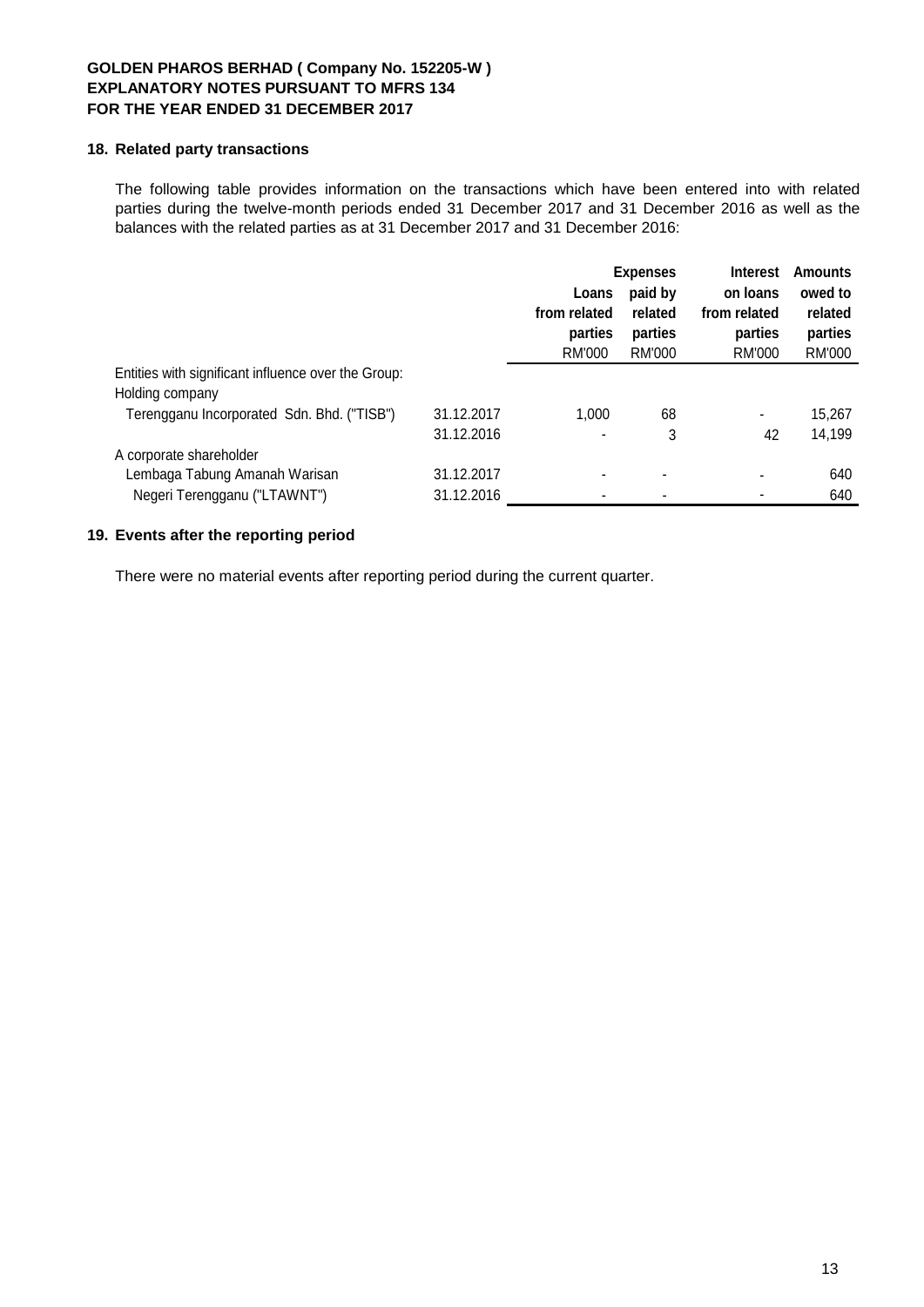### **20. Performance review**

### **(a) Current Quarter vs Corresponding Quarter of Previous Period (4Q17 vs 4Q16)**

The Group's revenue for the quarter under review was RM24.34 million, 51% higher than RM16.14 million reported in the previous year's corresponding quarter. In terms of profitability, the Group recorded a profit before taxation of RM5.37 million as compared to a profit before taxation of RM0.60 million in the previous year's corresponding quarter. The significant improvement in the Group's result was contributed by harvesting, sawmilling and kiln-drying segment.

#### **Harvesting, sawmilling and kiln drying segment**

During the quarter under review, the harvesting, sawmilling and kiln-drying segment reported profit before taxation of RM6.19 million as compared to RM0.67 million in the previous year's corresponding quarter. The significant improvement in profit was in line with the increase in revenue of 121% as a result of logs sales proceed amounting to RM5.68 million from the concession of the Group's timber management subsidiary.

Internal logs extraction increased to 3,609 hoppus tonne in the current quarter from 1,348 hoppus tonne in the previous year's corresponding quarter.

#### **Manufacturing segment**

During the quarter under review, the manufacturing segment which is represented by the glass division of the Group reported a profit before taxation of RM0.25 million, a decrease of 64% from RM0.68 million recorded in the previous year's corresponding quarter. The decline in profit was in line with the decrease in the segment's revenue by 18% during the quarter under review, mainly due to softer market enviroment and stiff competition in glass industry.

## **Other segment**

Other segment for the Group has recorded an increase in loss before taxation by 41% in the quarter under review as a result of the increase in the segment's administrative expenses.

#### **(b) Current period-to-date vs Previous Period-to-date (FY2017 vs FY2016)**

For the financial year of 2017, the Group's revenue has increased by 14% to RM65.64 million as compared to RM57.60 million reported in the same period last year. In terms of profitability, the Group recorded profit before taxation of RM0.50 million as compared to a loss before taxation of RM6.36 million in the previous year's corresponding period. The positive result of the Group was mainly contributed by the favourable performance of the harvesting, sawmilling and kiln-drying segment.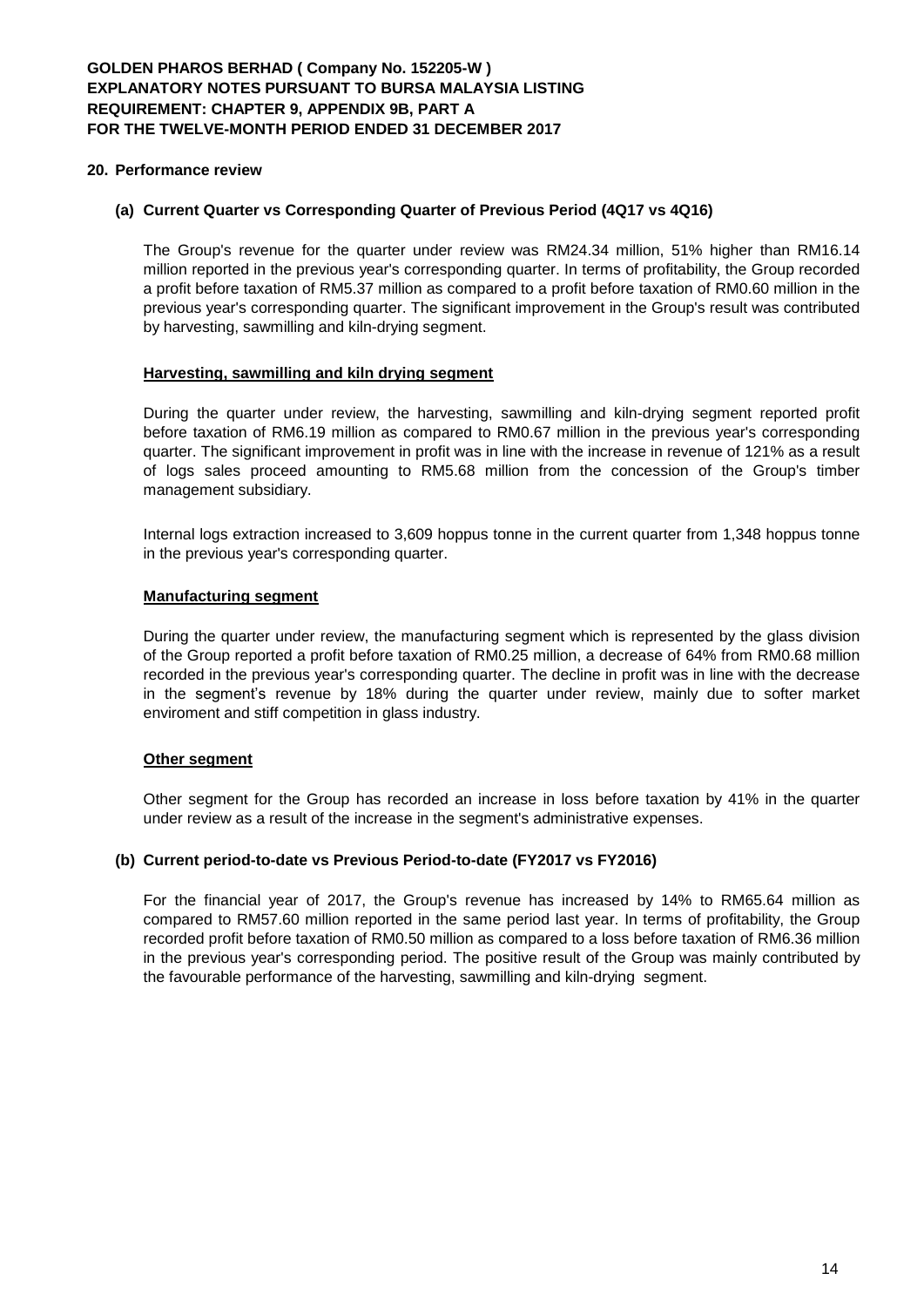## **20. Performance review (continued)**

# **(b) Current period-to-date vs Previous Period-to-date (FY2017 vs FY2016) (continued)**

### **Harvesting, sawmilling and kiln drying segment**

In the current year, the segment reported a profit before taxation of RM3.24 million, a substantial increase of 182% from the previous financial year's loss before taxation. As a result,the segment's operating revenue has increased significantly from RM26.54 million to RM37.33 million in the current year. This favourable performance was contributed by higher sales achievement in sawn timber as a result of better logs extraction during the year under review.

## **Manufacturing segment**

During the year under review, the manufacturing segment recorded a profit before taxation of RM1.05 million, representing a decrease of 46% from RM1.96 million reported in the previous financial year. The decrease in the profit before taxation was in line with softer market enviroment and stiff competition in glass industry.

## **Other segment**

Other segment for the Group recorded a decrease of 13% in loss before taxation from RM4.36 million to RM3.78 million in the current financial year. The improved result in the year under review was contributed by the processing and selling of woodchips and savings in the segment's operating expenses.

## **21. Material change in performance of operating segments of current quarter compared with immediate preceding quarter**

|                        | <b>Current</b><br>quarter   | Immediate<br>preceding<br>quarter |
|------------------------|-----------------------------|-----------------------------------|
|                        | 31.12.2017<br><b>RM'000</b> | 30.09.2017<br>RM'000              |
| Revenue                | 24,337                      | 17,372                            |
| Profit before taxation | 5,373                       | 224                               |

The Group's result improved significantly in the current quarter with profit before taxation of RM5.37 million as compared to a profit before taxation of RM0.22 million reported in the immediate preceding quarter. The revenue also improved by 40% in the current quarter.

The major contribution for the better result was from the harvesting, sawmilling and kiln drying segment with the improvement in revenue by 61%. The segment reported a profit before taxation of RM6.19 million as compared to a profit before taxation of RM0.72 million in the immediate preceding quarter. The improvement was mainly contributed by the key recovery actions taken of selling logs to external parties.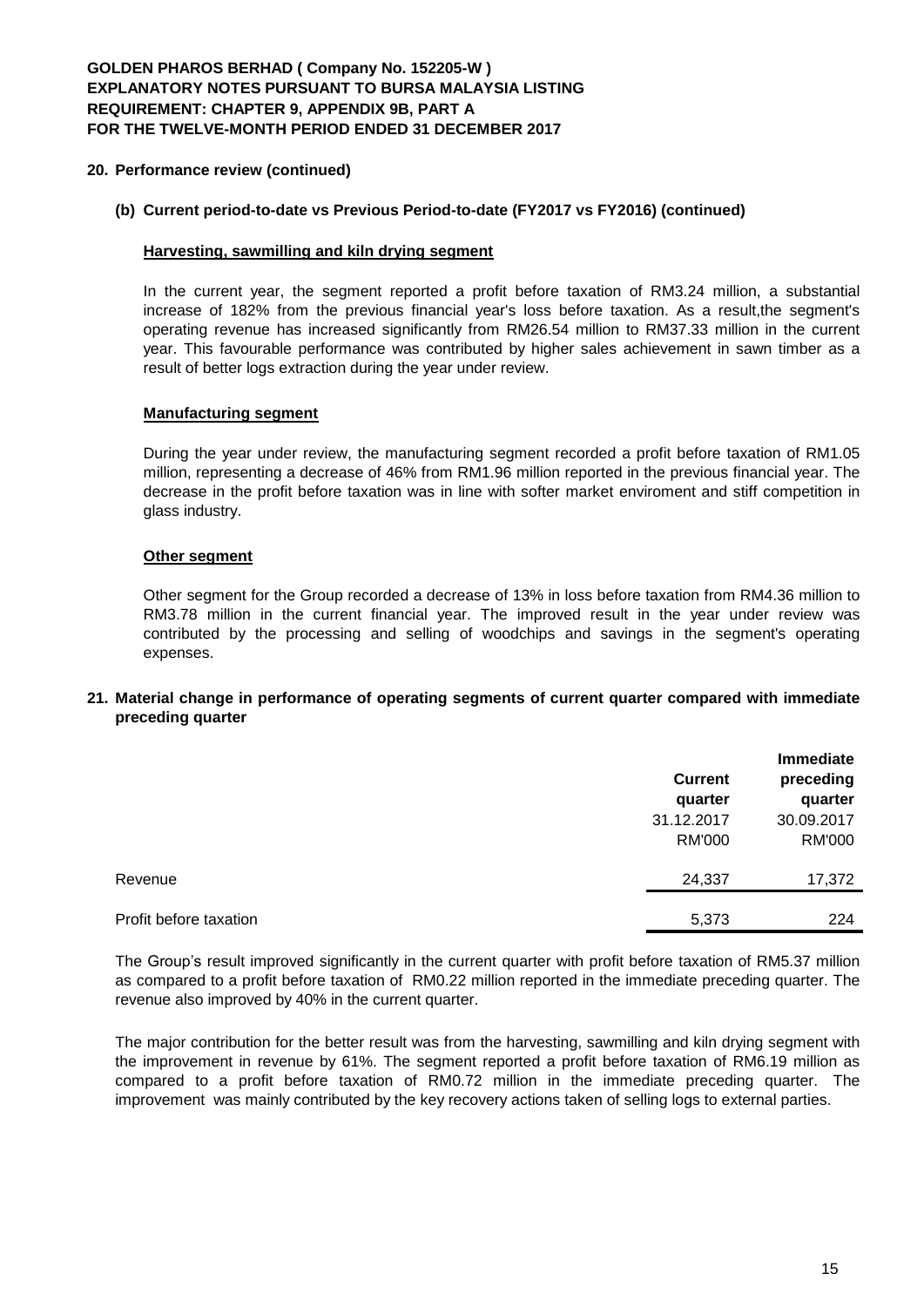# **21. Material change in performance of operating segments of current quarter compared with immediate preceding quarter (continued)**

Similarly, the manufacturing segment's profit before tax improved by 10% to RM0.25 million in the current quarter as compared to RM0.13 million in the immediate preceding quarter. The result was in line with the increase in revenue from RM6.42 million to RM6.67 million in the quarter under review, which is due to encouraging supply to local projects.

The loss before taxation for other segment in the current quarter increased by 69% as compared to RM0.63 million reported in the immediate preceding quarter. The increase in loss in the quarter under review was contributed by the increase in operating expenses of the segment.

## **22. Commentary on prospect**

## **Harvesting, sawmilling and kiln drying of timber**

Internal logs extraction and mid-stream activities are expected to be affected by the coming monsoon season in the harvesting operational area. Overall, harvesting activity will continue to face challenges such as ability to achieve optimum extraction yield per hectare, new regulations by the Forestry Department due to the stringent compliances, higher fuel cost, transportation cost and other operational costs.

However, with the continuous key recovery actions taken during the non-productive period, the segment is expected to achieve positive result in 1st Quarter 2018.

#### **Manufacturing**

Price volatility and availability of raw materials will cause greater challenge to the Group. Competition remains very stiff especially in the local market as the customers demand price reduction and longer credit terms.

With the consistent glass production and stable demands, the segment is expected to further contribute positively to the Group result in the next quarter.

The Board will continue to intensify its effort to improve efficiency, productivity and profitability of the Group for the current financial year.

#### **23. Changes in material litigation**

There was no material litigation against the Group.

#### **24. Dividend payable**

There was no dividend paid by the Company during the financial period ended 31 December 2017 (31 December 2016: RMNil).

#### **25. Risks and policies of derivatives**

The Group did not enter into any derivative during the financial period ended 31 December 2017 or the previous financial year ended 31 December 2016.